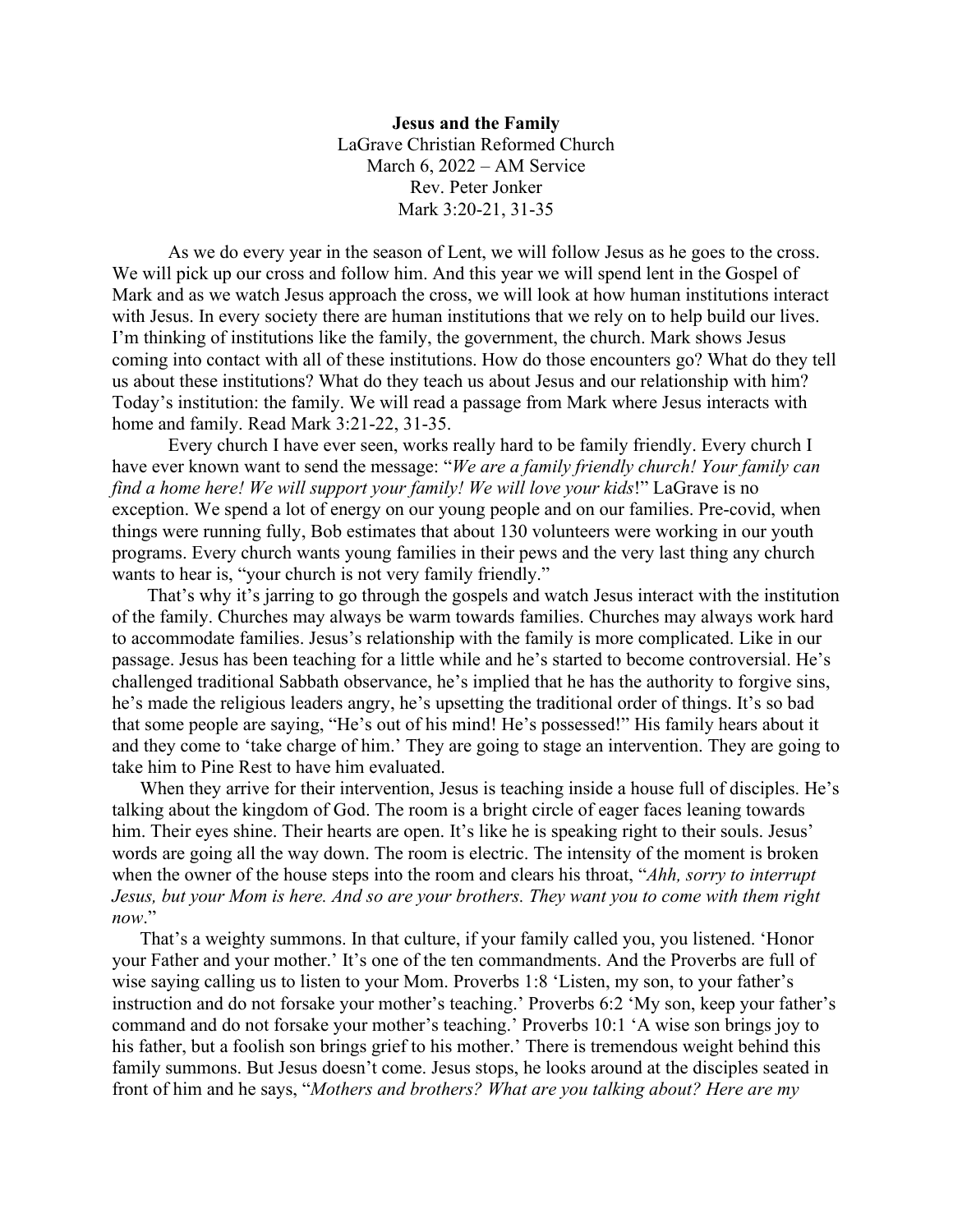*Mothers and brothers. Whoever does God's will is my brother and sister and mother."* It's an astonishing refusal. Mark paints a striking picture. The new family, Jesus and his disciples inside the house, one together in heart and mind. His nuclear family outside the house, knocking at the door, and turned away.

And this isn't the only time Jesus says stuff like this! Matthew 10: "*Do not suppose I have come to bring peace to the earth. No I have come to turn a man against his father, a daughter against her mother, a daughter-in-law against her mother in law – a man's enemies will be the members of his own household*." Matthew 19:29, "*Everyone who has left houses or brothers or sisters or father or mother or wife or children or fields for my sake will receive as hundred times as much and will receive eternal life*." Then there's Luke 9 where a man asks if he can say goodbye to his family before following and Jesus says, "*Nope. No one who puts his hand to the plow and looks back is fit for the kingdom of God."* This story is not an isolated incident; it's part of a pattern. What is going on here? Is Jesus not family friendly? Is Jesus anti-family? What do we make of Jesus' behavior in this passage?

Let me start by stating what I hope is the obvious: Jesus is not anti-family. The family is an institution created, ordered and blessed by God. That goes all the way back to the first chapters of Genesis. It is not good for man to be alone, so God creates a wife for him. The two become one and they are called to be fruitful and multiply. The family is born, and from that point on, the family becomes one of the main tools for God's purposes. When God initiates his covenant plan for renewing the world, he does it through a family. He calls Abraham's family. When God sends his laws to Moses on Mount Sinai, those laws are full of provisions for the protection and support of families. The Psalmist says, Sons and daughters are a heritage from the Lord! Families are a good, God-created, God-supported institution.

The institution of the family is designed for two things, probably more than two things, but at least these two things. Formation. The family is the first line of formation. Our families surround us at our most impressionable age, so their words, their habits, the way they handle conflict, the rituals they practice, all have an enormous impact on who we are. That's why scripture makes formation a central task of families. Deuteronomy 6 – teach your children these laws! And tell them the stories of what I've done. Proverbs - raise your children in the fear of the Lord. Teach them discipline and industry and kindness, and kids, listen to your parents. Proverbs 22:6 – "Start children off on the way they should go, and even when they are old they will not turn from it." God created our families to be the first line of formation.

Families are also for intimacy. There's a kind of intimacy that's completely unique to family. You hear that unique intimacy in phone calls. You can always tell when someone is on the phone with a family member. Compare these two conversations: *"Hello. Hiiiii! How are you! It's so good to hear from you! How's everything going. Good. Good Oh that's hilarious. Tuesday, no, um, no sorry I can't on Thursday, sorry about that. I'd love to get together sometime though. Well thanks for calling! Bye."* Now this conversation. *"O Hi. What's up. Tuesday. No I can't. There's no way. No I have a meeting! Yeah I know. Yeah I heard about that. Look I'm really busy we'll talk later. Ok Bye.*" Which of whose two phone calls was with a family member? It's obvious, right? It's the second one. Why do we know that? Because there's an immediacy to the communication. The person on the other end of the line knows me so well, I don't have to honey the conversation with niceties. There are no masks, the feelings are right there. Family relations are uniquely intimate which makes them uniquely powerful. If that intimacy is met with kindness gentleness and love, something beautiful happens. If that intimacy is met with manipulation, selfishness and anger, you get a soul-deep wound.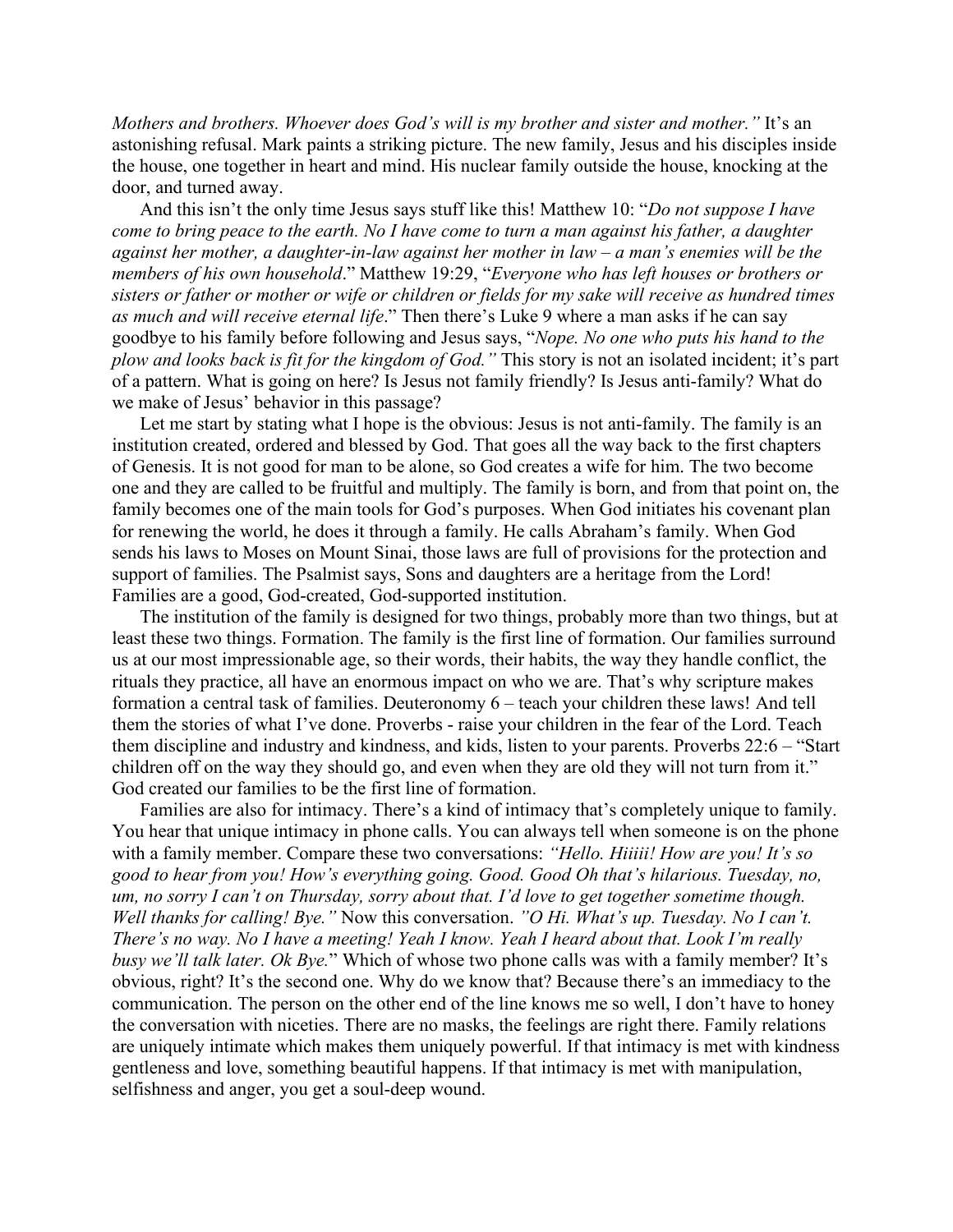So when it is working the way it's supposed to, the family is a beautiful institution full of intimacy and formative power. For many of us, not all of us, but for many of us, our families are an enormous source of joy and strength. And it's precisely because families are so strong and good that Jesus says hard things about them. Because when a created thing is really strong and really good and really wonderful it makes a really good idol. An idol is a good created thing that we put at the center of our life instead of God and his kingdom. The family is absolutely one of the best things God has created, so it makes one of the best idols. There are whole religions that make family the object of worship. That's what ancestor worship is – the idolization of the family. Traditional Chinese religion is centered around the worship of ancestors and their traditions. Offerings are made to dead ancestors. Other religions have family shrines where the dead are remembered and prayed to. Is family sometimes an idol in modern American culture? Absolutely. As religious practice has faded, family practice and family ritual has taken its place. There are lots of people for whom the life and happiness and well-being of their family is their object of ultimate concern, and for the sake of family happiness they would give their life their soul their all.

Family is a wonderful institution, it's a great support, but it makes a lousy foundation. Because families are made up of humans and humans fail. They let us down. Families disappoint us. They are an unsteady place to rest your hopes. They are a wonderful support, but they are a lousy foundation. In Christ alone my hope is found! Jesus says these hard things because he's trying to make sure that your hope is placed where it's supposed to be – on the solid rock of Jesus.

We said that the family is a tool for formation and intimacy. Jesus is the foundation of formation and intimacy. Jesus is the one who will finally form you and make you the person you want to be. Jesus went to the cross so that we could be formed into new creations. He was so determined that we should be made new that he shed his blood to wash away our sins, he gave his life to break the hold of evil in us. Now our new selves already exist. They are up in heaven. They are hidden with God in Christ. When you belong to Jesus you are slowly being changed from one degree of glory to the next and nothing can prevent you from being completely transformed. The family is a tool for that formation; Jesus is the foundation of that formation.

Jesus is also the foundation of intimacy and love. When you belong to Jesus and you are in relationship to him, there is no deeper intimacy than the intimacy you have with him. You tell him all your stuff. You are constantly calling out to him, talking to him, wrestling with him. He knows your deepest stuff, he sees into your darkest places and into those places he pours love and light. The family is an amazing tool for love, but Jesus is the foundation of love.

Furthermore, when your hopes are founded on Christ alone, your relationship with your family is better. Jesus is not calling you to push your family away. He's not saying spend less time with your wife. He's not telling you to ignore your parents. When he is the foundation, your family relationships take on their proper perspective! They get better. If your life is founded on Jesus, it's easier to forgive your parents for their imperfections. Maybe you had a distant father. He was too busy with his own stuff to really get to know you. That hurts. If family is your idol it doesn't just hurt, it's shattering. But if your life is founded on Jesus and you have that deep relationship with him, you have a source of unconditional love that sustains you and allows you to love your dad despite his failures.

If your family life is founded on Jesus, you are free from the tyranny of perfect parenting. That's a thing. Parents today feel enormous pressure to give their children a perfect upbringing. To shield them from pain. To give them just the right foods. To give them just the right